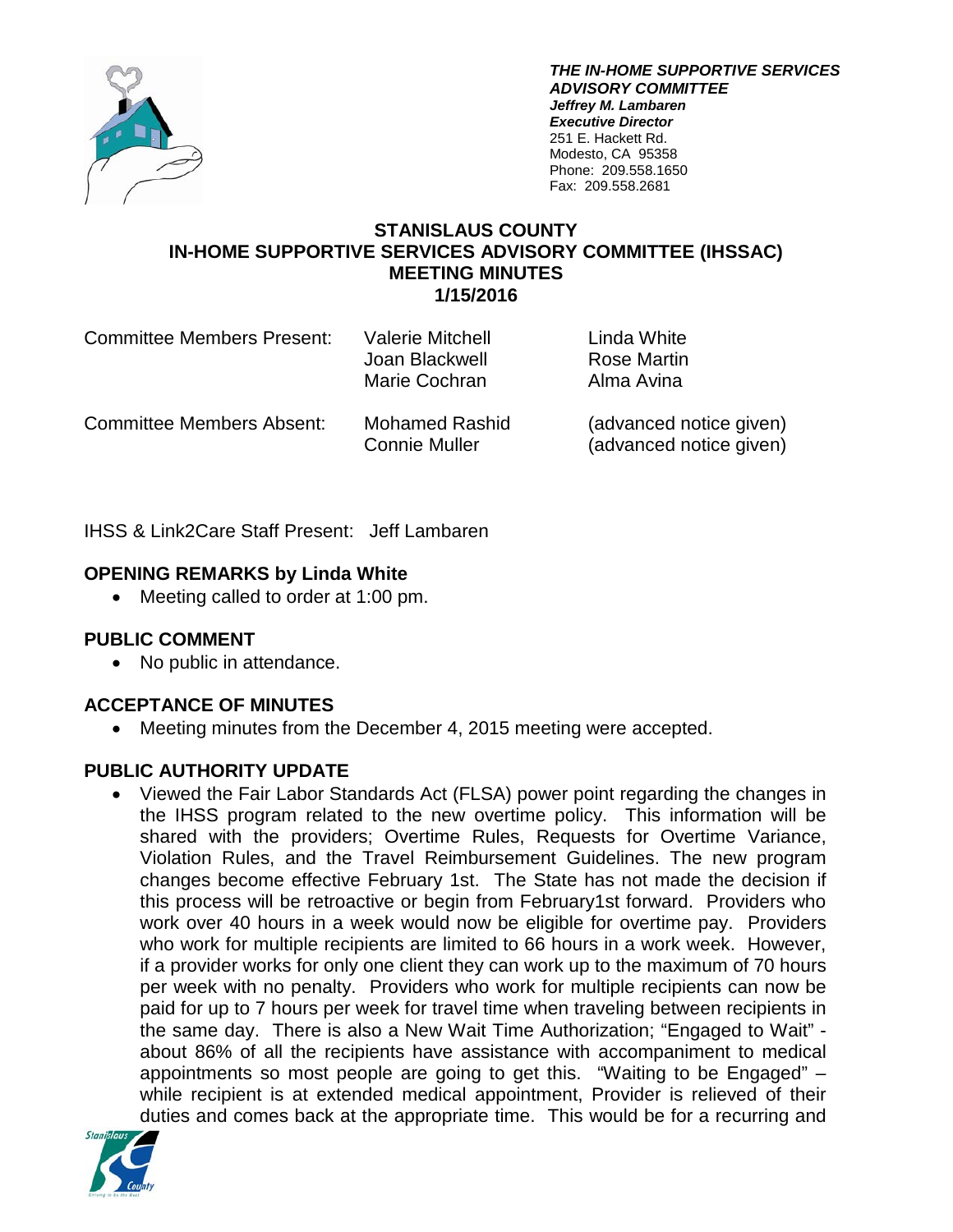predictable medical appointment. It will depend on the nature of the appointment. If the location is out-of-town, the drive time would be factored in. This should be discussed with the social worker for approval. Timesheets are from the 1st to the 15th, and the 16th to the last day of the month. Timesheets must now be submitted within two weeks from the last day of the pay period. If timesheets are submitted more than two weeks after, it could take up to 30 days for processing and delay issuance of future timesheets. Due to the overtime process, the defined workweek has been changed to Sunday from 12:00 am through Saturday at 11:59 pm. Recipients will need to call their IHSS social worker to ask for approval to adjust weekly hours in certain circumstances. Overtime approval must meet an immediate/unanticipated need of the recipient that can't wait until a new provider comes, and which would have a direct and significant impact on the recipient's health or safety. The Recipient can change the Providers weekly work schedule to accommodate the Recipient's need. If the Recipient's weekly authorized hours are less than 40 per week and the change will not trigger overtime they do not need County approval. Providers must complete and return the form SOC 846 to the County by April 15, 2016. If not completed, the Provider will be terminated as of May 1, 2016. Providers with multiple Recipients must submit a work week and travel agreement form SOC 2255. Recipients with multiple Providers must make a work schedule and have it signed by all of their Providers (form SOC 2256). All the Provider's hours must be less than or equal to the weekly authorized hours for the Recipient. Reviewed new timesheet and travel claim form. Providers can receive a violation for the following reasons - claiming more than 7 hours of travel time, working for multiple Recipients and claiming more than 66 hours a week, or working more than the Recipient's weekly hours without permission from IHSS. **Violation #1** – Written warning. **Violation #2** – Written warning and optional training within 14 days. **Violation #3** – 3 month suspension. **Violation #4** – 1 year suspension and must re-do background check and attend orientation again. There is a process for the Providers to appeal a violation notice. Violation appeals must be requested within 10 calendar days of the notice. There is a grace period until May 1, 2016 when the violation process will be enforced. Discussed other new forms and notices/processes.

#### **BUDGET UPDATE**

- The IHSS Program is expected to cost \$10.4 billion (total funds) in Fiscal Year (FY) 2016-17. The estimate is that the caseload will be around 490,000; an increase of 26,000 Recipients. Various changes have made more individuals eligible to apply for the program. As previously discussed, the State had not made a decision on how to proceed regarding the Managed Care Organization (MCO) Tax. Apparently, they have now reached an agreement regarding the tax but have not offered any further information at this time. The Governor has allowed the 7% restoration to continue this year for the full Recipient authorized hours. The Coordinated Care Initiative (CCI) got less participation than they hoped for; 83% of IHSS Recipients opted out of the program. There is an agreement to continue CCI for another year in the hopes of more participation and the anticipated savings that it would provide.
- SSI/SSP Cost of Living Adjustment (COLA) increase to go into effect in FY 2016-17; \$17 individual, and \$31 couple.